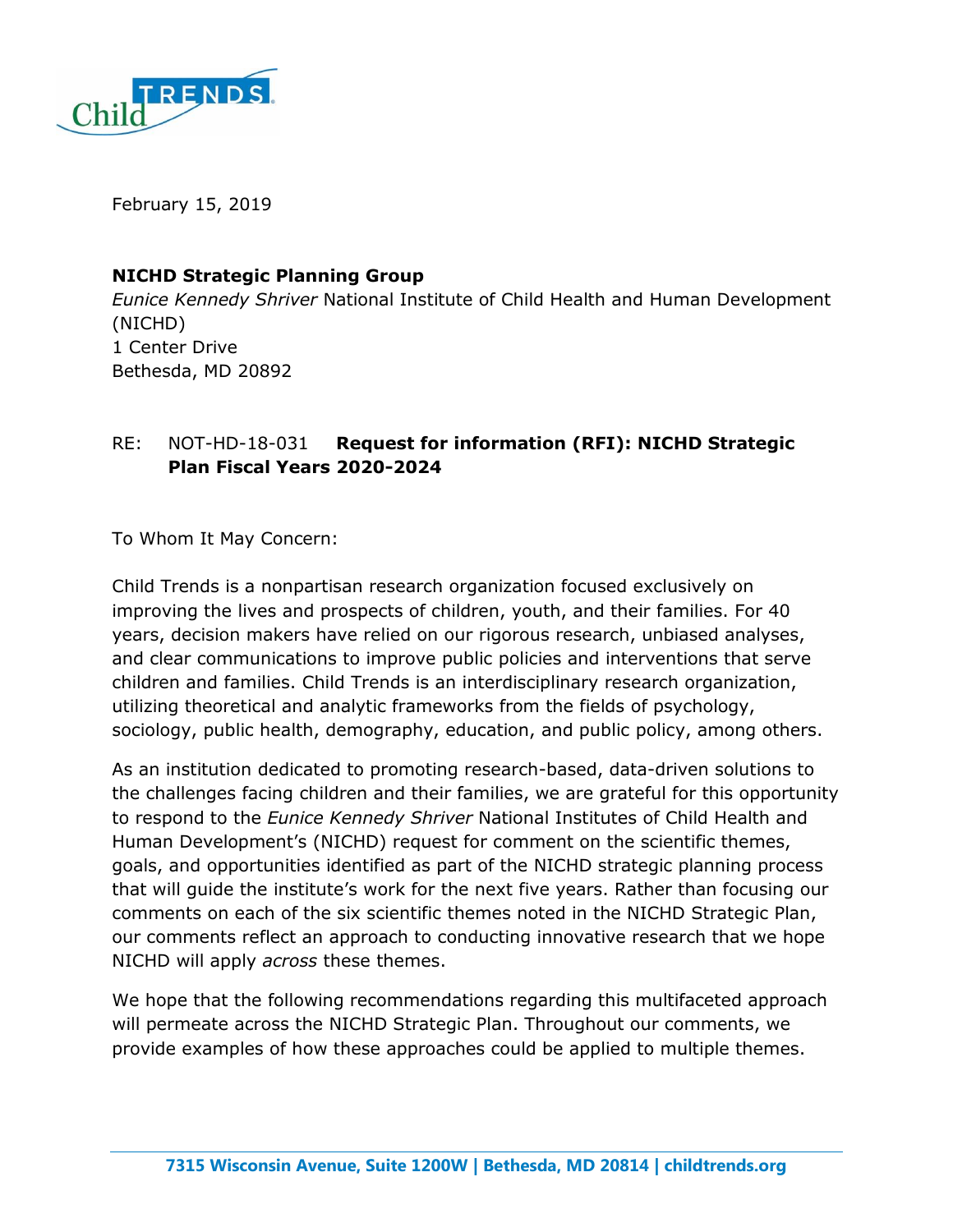## **1. Maintain and support population-level research across the six themes.**

NICHD funds research efforts to inform the field, along with policies and practices, in ways that will "address health disparities and improve prevention efforts among the populations we serve." Population is a critical word in this statement. While the six themes each identify exciting and important goals, the opportunities noted under each goal—while detailing clinical and evaluation research—only indirectly reference the importance of population-level studies (e.g., social determinants of health in Theme 4). **We recommend that the opportunities put forth under each of these goals explicitly highlight the importance of various types of data collection efforts and studies, including population-based efforts, in making progress toward any one goal.** The success of many of NICHD's funded research studies will be assessed, in part, by their impact on the general population, not just on a clinical or program population from which it may be hard to generalize findings. This impact cannot be determined without having population-based data and studies.

For example, Theme 2 describes using "new and/or existing datasets to better understand the course and complications of pregnancy…" Making sure there are longitudinal data bases that will support population-based research efforts will allow for a richer examination of these questions, helping to determine the burden of maternal and infant health outcomes or exposures at the national level, as well as assess variation in this burden across geography and other important social determinants of health (e.g., race, ethnicity, gender, and socioeconomic status [SES]). Population-based research efforts are essential to maximizing interventions.

In meeting its goal, Theme 5 notes that "NICHD aims to identify the behavioral, cognitive, social, environmental, hormonal, endocrine, and genetic factors that contribute to adolescent development..." The ability to better understand this developmental period requires studying a population-based sample of adolescents ideally with longitudinal data on the wide range of developmental indicators listed above. Additionally, social science research has established that the pathways through adolescence are varied and changing. Population-level data are needed to adequately measure this variation across critical sociodemographic characteristics and to keep up with changes over time. **We recommend that NICHD fund new longitudinal data collection efforts to enable future research on child and adolescent development (particularly in support of Research Themes 2, 4, and 5).** These data collection efforts should incorporate large samples of underserved and racial or ethnic minority populations (see # 5 below); include socio-demographic factors, contextual data, and bio-markers; and follow participants from early childhood into adolescence, and from early adolescence through the transition to adulthood.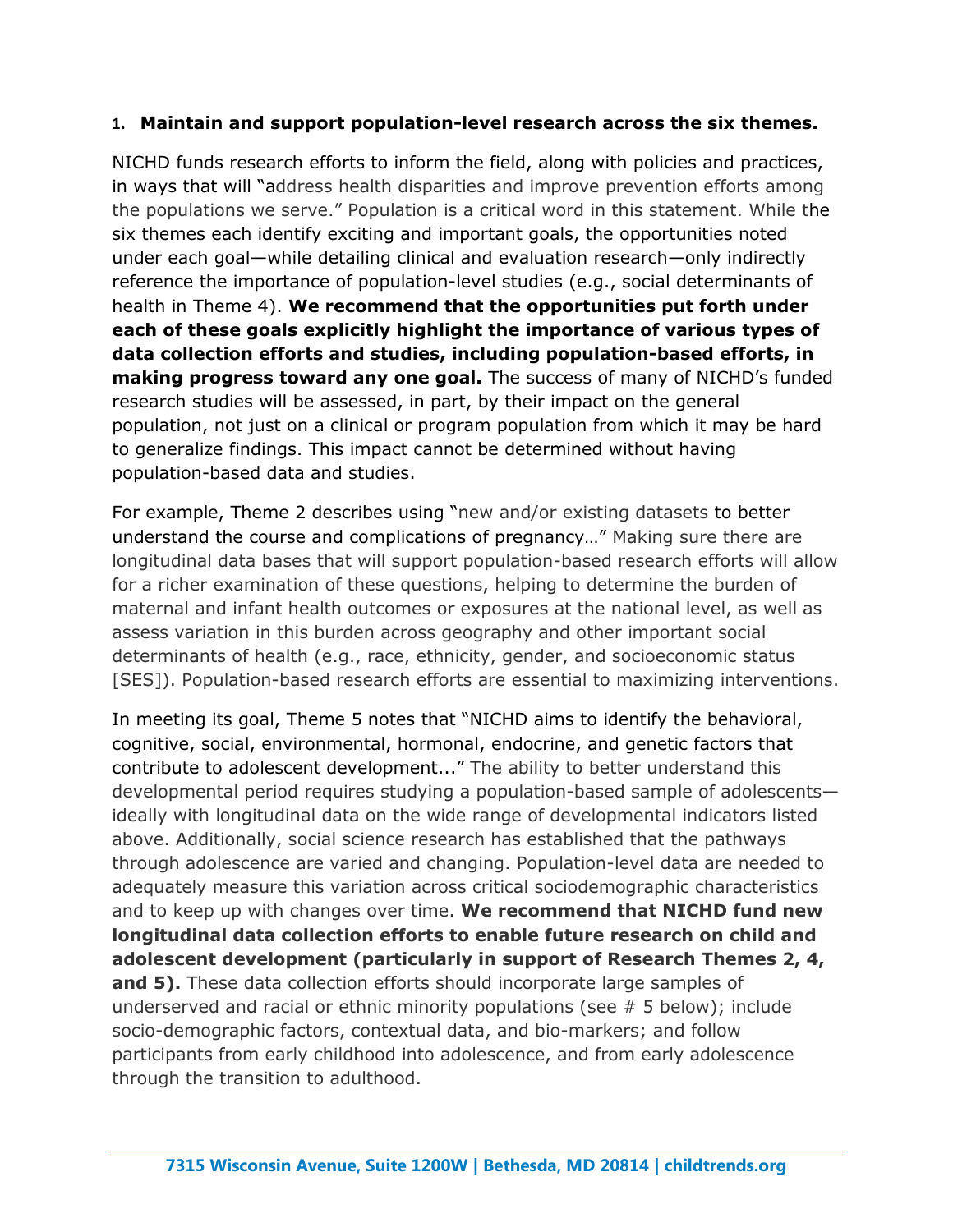## 2. **Highlight positive youth development, especially in Research Theme 5**.

NICHD's strategic plan includes several themes highlighting child and adolescent development. **We recommend incorporating positive youth development approaches across themes.** Healthy People 2020 identifies positive youth development (PYD) interventions as "intentional processes that provide all youth with the support, relationships, experiences, resources, and opportunities needed to become competent, thriving adults."<sup>1</sup> Accumulating research indicates that PYD is an effective strategy to both enhance positive outcomes and reduce negative and risky behaviors among youth. Although PYD arose from research and evaluation efforts in youth development programs, growing research has demonstrated that PYD is effective in diverse contexts, including workforce development programs, teen pregnancy prevention programs, and juvenile justice systems. Research incorporating a PYD approach encompasses both the development of strengthsbased, supportive, promotive programs and the measurement of positive outcomes.

Consequently, we recommend integrating eight key elements of PYD into the NICHD Strategic Plan: physical and psychological safety; supportive relationships; opportunities to belong; support for efficacy and mattering; positive social norms; opportunities for skill-building; appropriate structure; and integration of family, school, and community efforts.<sup>2</sup> This approach is particularly relevant for Theme 5 (Improving Health During the Transition From Adolescence to Adulthood), and broadens the approach to include factors that contribute to adolescent resilience and positive health behaviors. For instance, Theme 5 is currently focused on identifying the factors that "….may give rise to specific health behaviors that place the adolescent at higher risk for specific disorders in adulthood." We encourage NICHD to also focus on protective or promotive factors to support the positive development of adolescents as they transition to adulthood. For example, one could design and fund studies that do not only include negative outcomes (such as school dropout, substance misuse, adolescent childbearing, delinquent behaviors, or mental health problems), but also include positive outcomes such as the attainment of post-secondary credentials and degrees; employment and economic selfsufficiency; community and civic engagement; development of healthy peer, family, and romantic relationships; physical health; and social and emotional competence. In addition to focusing on positive outcomes, NICHD can incorporate a PYD approach by supporting studies of programs focused on reducing risks or promoting positive development through the incorporation of such practices as identifying young people's assets, building their skills, and helping to foster positive relationships.

-

<sup>&</sup>lt;sup>1</sup> Office of Disease Prevention and Health Promotion (no date). Adolescent Health. Available at https://www.healthypeople.gov/2020/topics-objectives/topic/Adolescent-Health

<sup>2</sup> Eccles, J., & Gootman, J.A. (Eds.). (2002). Community programs to promote youth development. Washington DC: National Academy Press.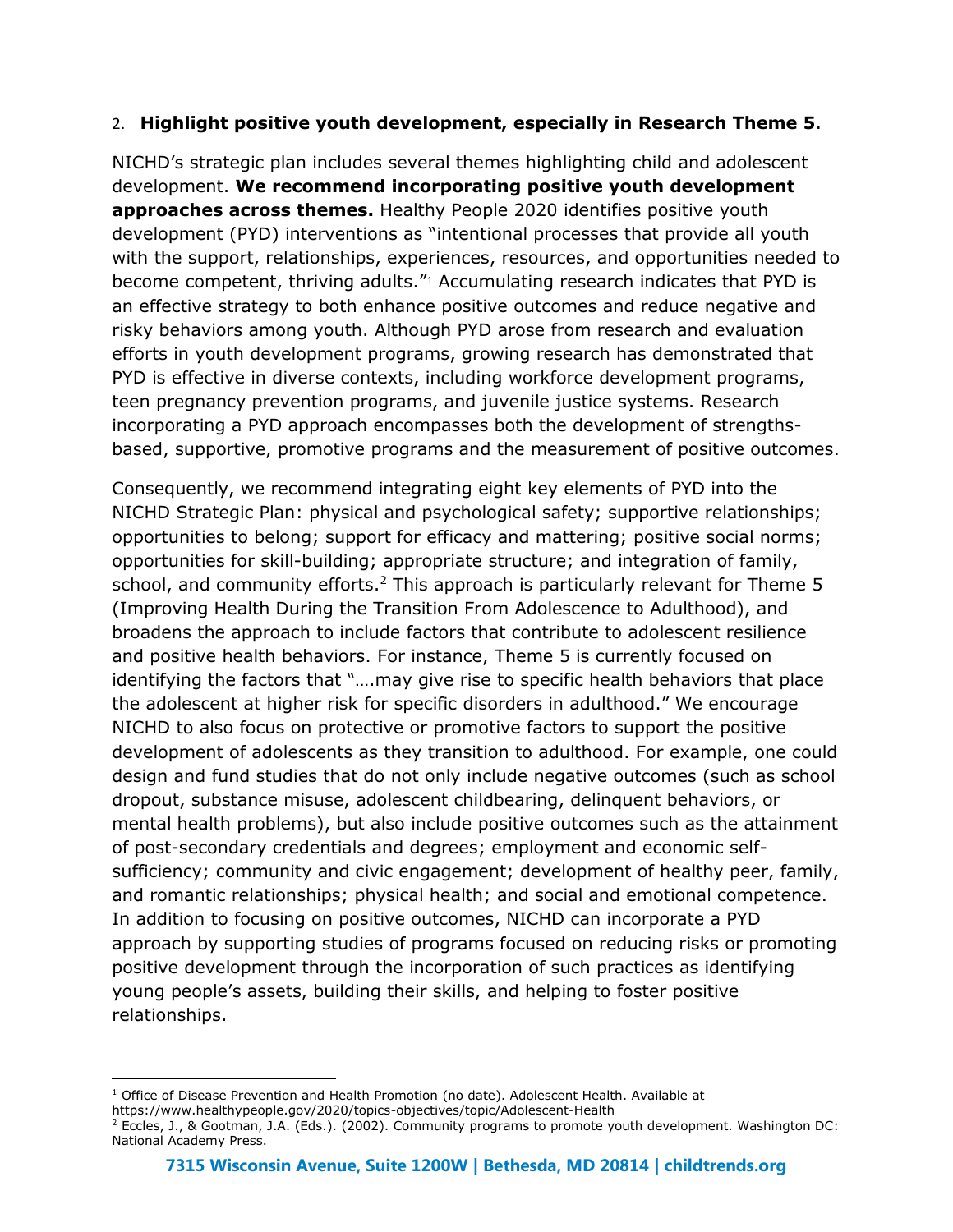### 3. **Consider determinants of health and well-being from a bioecological perspective, considering multiple levels of influence, in Research Themes 1, 4, and 5**.

The research themes identified in the NICHD Strategic Plan emphasize the importance of considering the social determinants of typical and atypical development from preconception, conception, and gestation (Theme 1) through early childhood development (Theme 4), and into adolescence and the transition to adulthood (Theme 5). However, as indicated in the description of these opportunities, the social determinants are not represented at all levels of contextual influence. For example, Theme 1 (Understanding Early Human Development) calls out the role of environmental exposures that might affect early development but does not describe other contextual or interactive factors (such as social and economic inequities and family factors) that likely also affect early development. **We recommend that NICHD encourage investigators to consider the full range of contexts at multiple levels of the complex human developmental system (as specified in Bronfenbrenner's bioecological model<sup>3</sup> of development) in the design and execution of their studies to understand the nature of human development (Theme 1), identify critical periods for intervention (Theme 4), and improve outcomes from the transition from adolescence to adulthood (Theme 5).**

The bioecological model posits that gene-environment interactions that can affect the course of human development occur within five systems: (1) the most proximal developmental environments such as the home or child care setting (i.e., the microsystem); (2) interactions among these microsystems (i.e., the mesosystem); (3) environments that are a bit more removed from immediate contact with the individual, such as the neighborhood (i.e., exosystem); (4) even more distal environments and contexts, such as state and federal policies (i.e., the macrosystem), which are often the root of structural inequalities that lead to disparities; and (5) environments experienced over time (i.e., the chronosystem). A consideration of the full range of bioecological systems affecting development is applicable across Themes 1, 4, and 5. As just one example, Theme 4 (Identifying Sensitive Time Periods to Optimize Health Interventions) suggests that research examine nutritional interventions introduced during sensitive developmental periods. Participants in a nutritional study may be receiving—in addition to a specific nutritional supplement as part of the study—nutrition assistance through federal programs such as WIC or SNAP, or may be experiencing food deserts in their neighborhoods; in addition, they will be exposed to and influenced by the nutritional practices of their home and school environments over time. In sum, a bioecological perspective is important to understanding child and adolescent

 $\overline{a}$ <sup>3</sup> Bronfenbrenner, U. & Ceci, S.J. (1994). Nature-Nurture Reconceptualized in Developmental Perspective: A Bioecological Model. *Psychological Review, 101*(4), 568-586.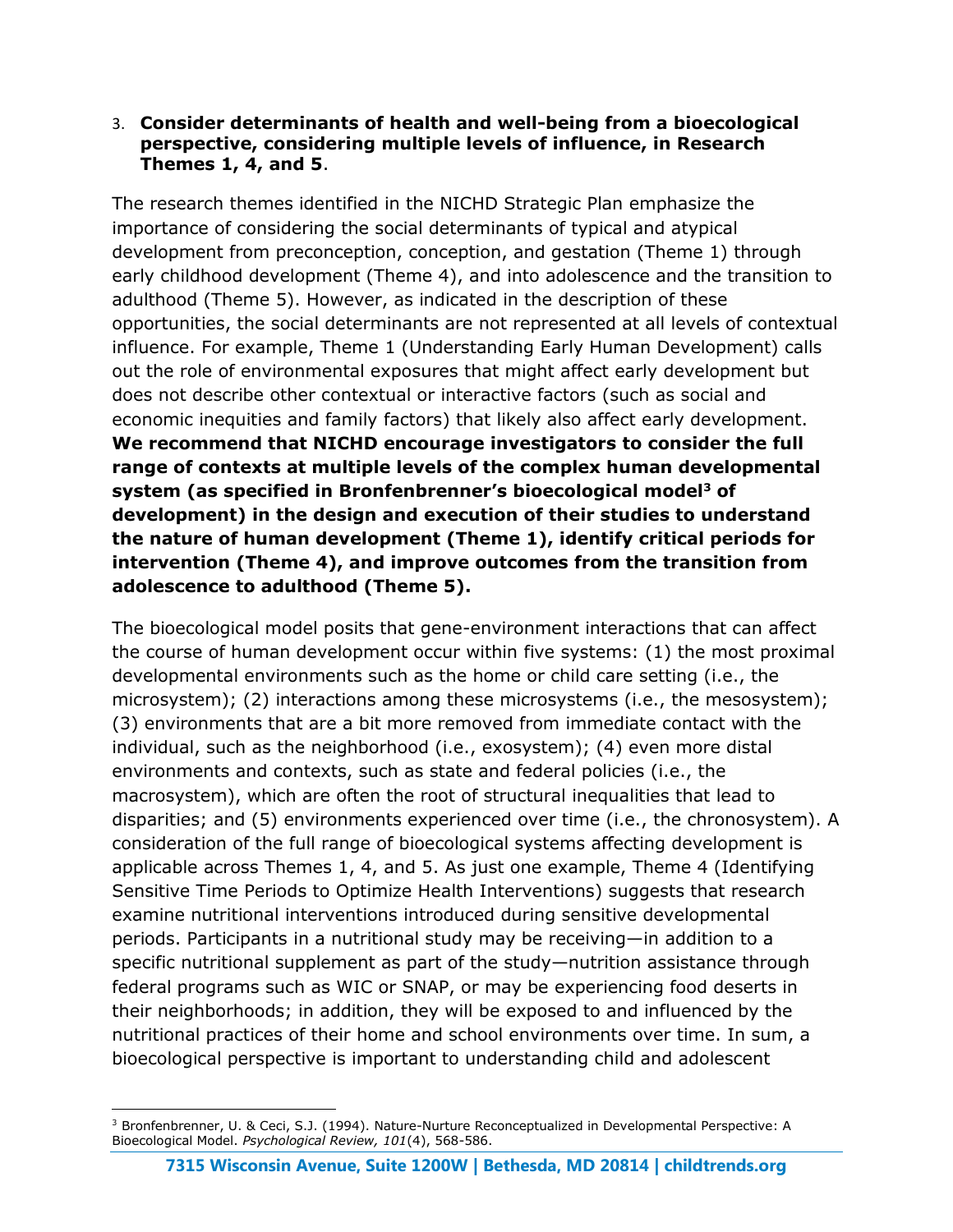development and should be embedded within the NICHD Strategic Plan, especially when considering the range of determinants of health and well-being.

## 4. **Relatedly, adopt a whole child approach, considering all aspects of child development, in Research Themes 4 and 5**.

The NICHD Strategic Plan primarily measures child development outcomes with biomedical or behavioral markers and does not yet emphasize key outcomes in other important domains of development that are also essential to young children's and adolescents' optimal growth and well-being. We know that the social and cognitive domains of development are closely linked. For example, the quality of an infant's emotional attachment to a primary caregiver not only contributes to the  $infant's$  social-emotional development, $4$  but is also a strong contributor to the infant's ability to engage in physical exploration of his or her environment; this, in turn, contributes to the development of children's motor and cognitive development.<sup>5</sup> We also know that the social-emotional context of development can have long-ranging effects on health, social and economic achievement, and wellbeing throughout adolescence and into adulthood. Similarly, we know that the number and variety of words children hear in their first years of life can influence their own vocabulary growth, and that disparities in children's language skills can contribute to disparities in academic trajectories.<sup>6</sup> **We therefore encourage NICHD to include social-emotional and language outcomes—along with cognitive, behavioral, and physiological outcomes—as areas of targeted inquiry for the health and well-being of children and adolescents as part of Research Themes 4 and 5.** The Theme 4 discussion of critical periods mentions plasticity in the motor, cognitive, and behavioral systems, but there is no mention of plasticity in the social-emotional domain. In addition, in Theme 5, the social domain is mentioned only as a "factor contributing to" adolescent development and not as a targeted area of investigation for either child or adolescent development. Research supported by NICHD should explore the role of biological, environmental, social, and cultural factors on the physiological, social-emotional, cognitive, language, and behavioral outcomes for young children and adolescents.

-

<sup>4</sup> Ainsworth, M. D. S., Bell, S. M., & Stayton, D. (1974). Infant-mother attachment and social development. In M. P. Richards (Ed.), *The introduction of the child into a social world* (pp. 99-135). London: Cambridge University Press.

<sup>5</sup> Bell, S. M. (1970). The development of the concept of the object as related to infant-mother attachment. *Child Development, 41*, 291- 311.

<sup>6</sup> Hart, B., & Risley, T. R. (1995). *Meaningful differences in the everyday experience of young American children*. Baltimore, MD: Paul H. Brookes Publishing Company.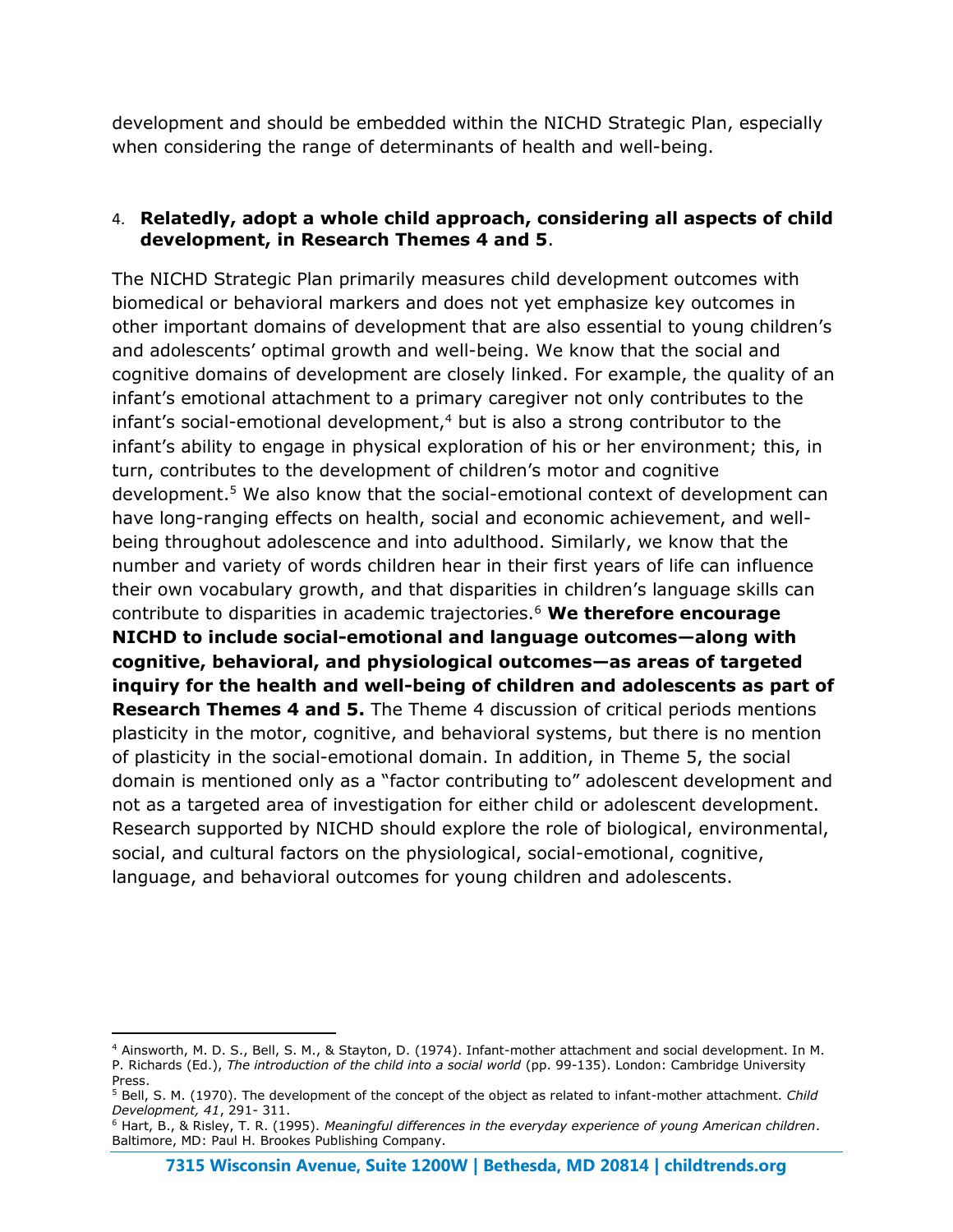#### 5. **Emphasize variability in risks, protection, and outcomes by race/ethnicity, socioeconomic status, gender, and sexual orientation in all six research themes**.

As noted in the RFI, NICHD has been a national and international leader in research involving children, pregnant women, and people with disabilities. **We encourage the NICHD to prioritize generating research that 1) underscores the heterogeneity in experiences and outcomes across individuals from different racial and ethnic groups, socioeconomic statuses, genders, sexual orientations, and other subgroups; 2) does not perpetuate inequities; 3) acknowledges structural root causes of disparities (e.g., policy); and 4) incorporates the voice of the communities being studied**. Disparities in the various outcomes of interest specified in the strategic plan (e.g., birth defects, maternal health) have been documented. One-size-fits-all solutions that do not consider the variability in risks, assets, and outcomes across groups are not likely to be effective at reducing or eliminating disparities. We have seen how interventions that are, on average, effective do not always have the same effects across subpopulations. For instance, trends in Sudden Unexpected Infant Death (SUID) rates following the *Back to Sleep!* Campaign were distinct, with varying significance in declines for different racial and ethnic subgroups.<sup>7</sup> Well-established conceptual models can also be flawed if they do not consider unique risks among specific populations. For example, a recent study showed that the negative relationship between effective parenting and children's antisocial behaviors—a widely documented relationship that has served as the foundation for many parenting interventions—was not as strong when children were experiencing cultural and minority-related stressors in the United States (e.g., discrimination, tension navigating the demands of two cultures).<sup>8</sup> Similar arguments can be made across other important stratifiers such as sex, gender, socioeconomic status, and sexual orientation.

**We recommend that research across the six themes should examine common and unique predictors and outcomes across different segments of the population.** This approach is essential to developing tailored and effective interventions. At minimum, this requires gathering adequate data with sample sizes large enough to allow for such examinations between and within groups (also see #1 above). Hard-to-reach and non-white populations have often been underrepresented in studies, creating a gap in knowledge about specific populations. Efforts to include these groups in research is a necessary first step, but an intentional effort to examine variability across groups also requires an

 $\overline{a}$ 

<sup>&</sup>lt;sup>7</sup> Parks, S. E., Erck Lambert, A. B., & Shapiro-Mendoza, C. K. (2017). Racial and Ethnic Trends in Sudden Unexpected Infant Deaths: United States, 1995–2013. *Pediatrics,139*(6). doi:10.1542/peds.2016-3844 <sup>8</sup> Wei, C., Eisenberg, R. E., Ramos-Olazagasti, M. A., Wall, M., Bird, H. R., Canino, G., Duarte, C. S. (2017). Developmental psychopathology in minority youth: A longitudinal study of parental risks and behavior, cultural stress, and antisocial behaviors among Puerto Rican youth. *Journal of the American Academy of Child and Adolescent Psychiatry, 56*(12), 1081-1088. PMC5846190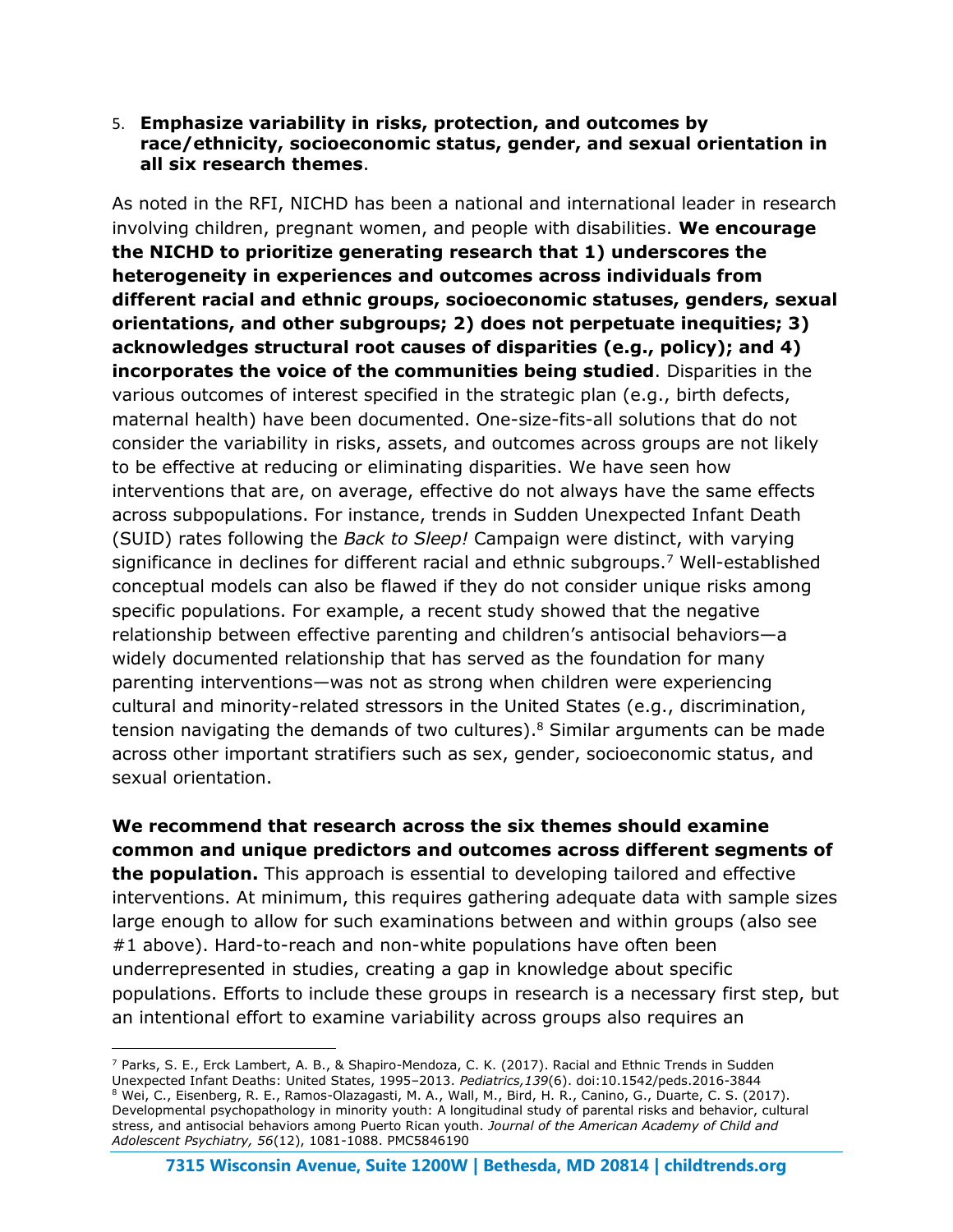investigation of the underlying causes of disparities and a commitment to conducting research in a culturally appropriate way (see #6 below). For example, pregnancy and postpartum outcomes such as low birthweight and preterm delivery vary widely among racial/ethnic subgroups. For Theme 2, which aims to "improve pregnancy outcomes to maximize the lifelong health of the woman and her child(ren)," we recommend that research examine the structural factors (e.g., access to health care, housing insecurity) that contribute to variability in pregnancy outcomes across subgroups (see #3 above) and identify group-specific protective factors on which to build interventions. Studies of the placenta (Theme 2) can examine early exposures and risks to illuminate the prenatal conditions that might set certain groups of children on a negative trajectory. The adequate timing of interventions (Theme 4) may also vary depending on the population of study. Those who have been exposed to risks for generations may need multi-generational interventions for more extended periods of time. All in all, research that is sensitive to the heterogeneity of risks and outcomes across groups will lead to better science and better outcomes.

## 6. **Embed an equity lens in research approaches**.

NICHD's strategic plan recognizes "a great need for innovative and transformative work to harness new technologies and methods that address health disparities and improve prevention efforts among the populations we serve." NICHD's research initiatives within and outside the United States serve diverse populations, including across race and ethnicity, gender, sexual orientation, and geography (among other distinctions). This context presents an opportunity to harness the benefits of diverse perspectives and cultural strengths, and to minimize the potential that research advances might unintentionally contribute to further disparities among the many subpopulations mentioned above (see #5 above). **Therefore, we recommend that opportunities put forth for all research themes under consideration by NICHD call for an equity approach in the design, conduct, and dissemination of research.** Culture—including one's race and ethnicity shapes values, beliefs, and behaviors. Incorporation of cultural assumptions and norms, the group's history and context, and the reality of structural inequities in the experiences of diverse populations can foster innovation and relevance of research by informing the types of questions asked, methods used, and interpretation and communication of results. Moreover, research grounded in equity approaches that acknowledge power, privilege, and intersectionality will often include the groups that are frequently marginalized in research and ultimately promote equity in exploring persistent disparities. Mandating an equity approach in NICHD's strategic plan must involve an acknowledgment of the additional resources, capacity, and time needed to conduct this research.